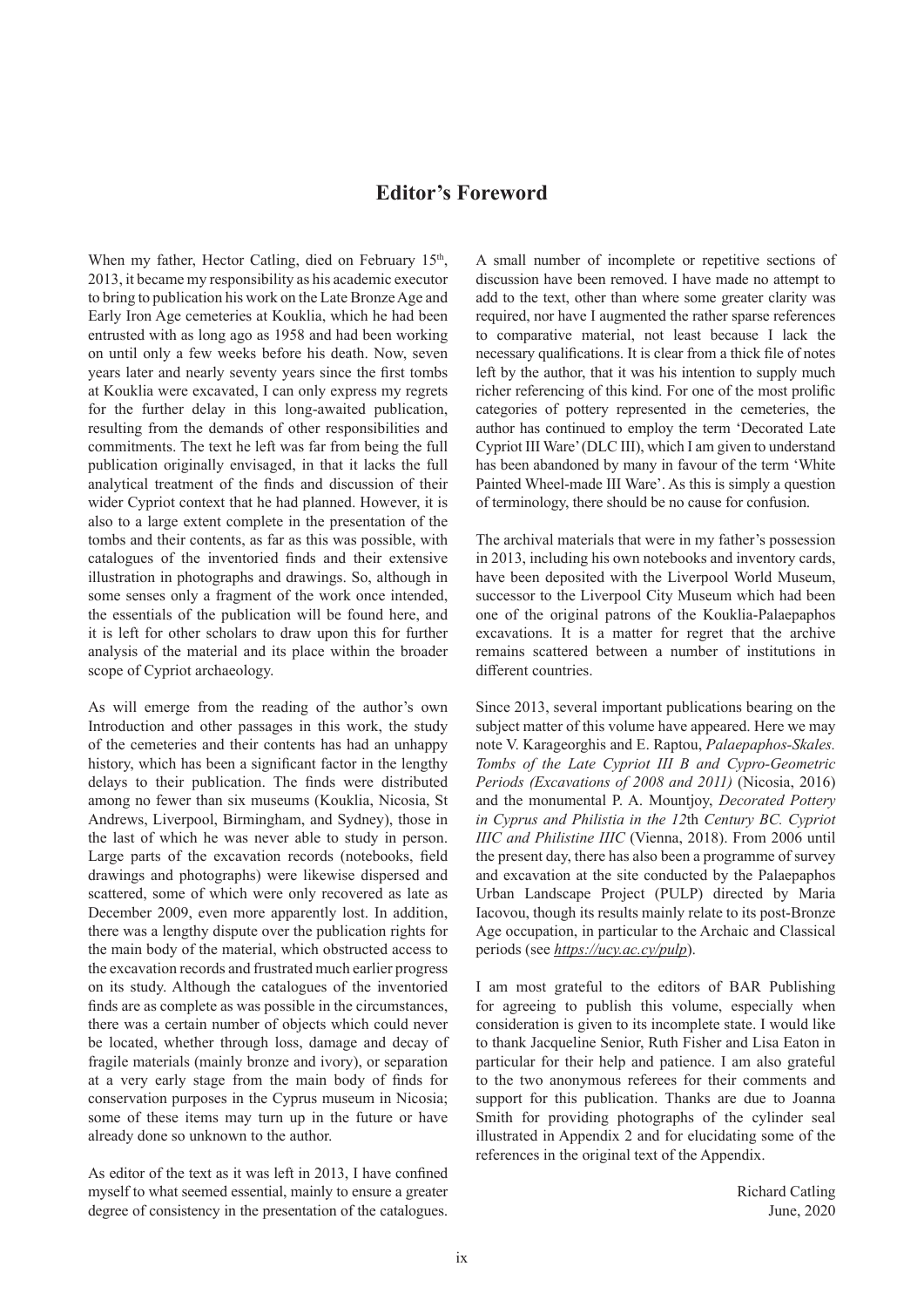## **Preface**

This book is published posthumously. The author, Hector Catling (1924-2013), died before he could finish the manuscript. It is thanks to the time-consuming and meticulous editing of his son, Richard Catling, and the interest and care of the staff of BAR Publishing (Oxford) that the volume is now seeing the light.

My friendship with Hector originated in 1968, when he became the supervisor of my doctoral thesis in Oxford. We met weekly for three years and then went our separate ways, he to Athens, I to Amsterdam. We kept in touch, and I took part in 1973 and 1974 in the first two campaigns of his excavations at the Bronze Age settlement and later sanctuary known as the Menelaion near Sparta in Laconia. Later he invited me to co-direct the Laconia Survey from 1983-1989.

Our contacts intensified when, after eighteen remarkable years as Director of the British School at Athens, he and his wife Elizabeth returned to England in 1989 and settled in Langford, a village not far from Oxford. Later, disaster struck: Elizabeth, to whom he was married for 52 years, died in 2000. However, he overcame this blow and, sustained by his children and grand-children, continued to bring the projects he had undertaken to publication.

Hector and I communicated via phone calls and letters and I stayed with him several times a year. He was then working on the first volume of the publication of his Menelaion excavations, a truly huge and daunting task. After years of offering assistance and of prodding on my part, he let me read most of his text in draft. Subsequently, he also let me help him correct the massive proofs. The book appeared in 2009.

Hector had no time to lose. So he concentrated on *Menelaion* volume II and completed his chapters for it. It was only then that he took up an old commitment to publish the Late Bronze and Early Iron Age cemeteries at Kouklia (Palaepaphos) in Cyprus, which had been dug by British scholars in 1951-1954 and form the subject of this book. Hector let me read sections of text written in longhand. Next, they were sent to Sue Sadler who typed them out on the computer. At this time his heart began to fail and I witnessed his decline. With the financial support of Malcolm Wiener and the Institute for Aegean Prehistory, Mélanie Steiner and Sheila Raven made speed to prepare the drawings and photographs for publication. Helen Hatcher came to take dictation. Hector continued to work on the text of the book until only a few weeks before his death on 15 February 2013. He was then 88.

I see Hector as he was for so many years: tall, erect and lean, his piercing eyes beside his sharp, aquiline nose. A formidable persona, scholar and administrator, Commander of the British Empire, mentally and physically resilient. But there was another persona too: the loving husband and devoted family man, and the true friend, teacher and counsellor.

And now his long-awaited, last publication is with us. As his son Richard in his editorial Preface and Hector himself in the Acknowledgements and Introduction make clear, there are compelling reasons why it has taken so long. The text Hector left lacks the planned concluding section, in which the tombs and the various categories of finds were to be discussed in their wider Cypriot context. At the same time, much is included in this clear and systematic presentation of primary archaeological material: the description of the tombs and their contents, amply illustrated by photographs and drawings, as well as detailed treatment of the burial customs. All in all, the volume is a "must-read" for anybody interested in the archaeology of Cyprus and, more generally, in funerary archaeology.

> Joost Crouwel (Emeritus Professor of Aegean Archaeology at the University of Amsterdam) April, 2020

For much more information about Hector Catling's life and achievements, see the two memoirs by Tony Spawforth, the first of which was published in his Festschrift of 1992 (*ΦΙΛΟΛΑΚΩΝ. Lakonian Studies in honour of Hector Catling,* edited by Jan Motyka Sanders (London) pp. xiiixvii), the second in 2014 (*Annual of the British School at Athens* 109, pp. 1-2).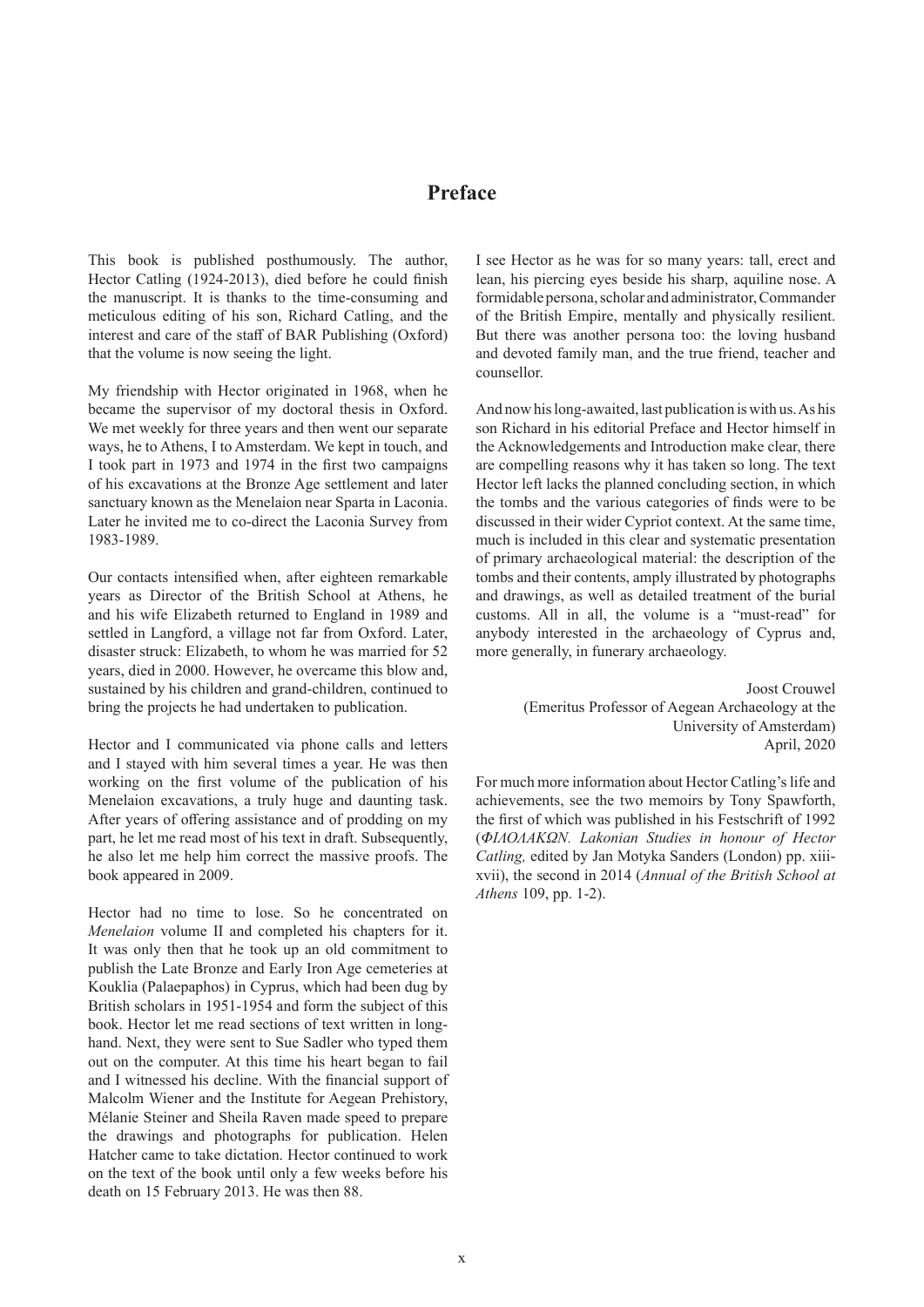## **Introduction**

The Liverpool City Museum/St Andrews University Expedition to Palaepaphos of the years 1950-1955, led by J. H. Iliffe (for Liverpool) and T. B. Mitford (for St Andrews), has undergone numerous vicissitudes, the consequences of which have been long delays in the presentation of the final published reports. The work of the Expedition, after an interval of more than ten years, was resumed under the direction of Professor Dr Franz Georg Maier, first for the University of Konstanz, latterly for the University of Zurich. This second phase of research at Palaepaphos has enjoyed the support of the Deutsches Archäologisches Institut, which also undertook responsibility for the publication of the results of this more recent work in a series of volumes under the general title of *Ausgrabungen in Alt-Paphos auf Cypern*. The present volume publishes the results of research undertaken entirely during the first, British phase. It offers a description of the Late Bronze Age tombs and graves excavated at the localities Asproyi, Evreti, Kaminia and Marcello, together with a commentary on funerary architecture and burial ritual at Palaepaphos, and a review of the classes of grave offerings that were recovered. Appended to this central theme are descriptions of two Early Iron Age chamber tombs at Skales, excavated by the Expedition in 1951, and a miscellany of Late Bronze Age and Early Iron Age tombs found in the immediate vicinity (at Laonas and Xylinos) and in the wider neighbourhood (at Timi, Ayios Epiphanios, near Archimandrita, and Ayia Varvara) and excavated by the British Expedition at the request of the Department of Antiquities.

As the principal author of this volume, which deals with fieldwork that took place well over 50 years ago, it might be expected that I should have been a member of that first British phase, but I was not. The background to my involvement will be found in the Acknowledgments. The relevant facts concerning my involvement are my visit to Kouklia during the 1952 season when G. R. H. Wright was winding up his work on the Evreti cemetery, my unofficial work in the second half of 1952 assisting Wright in the production of an interim report on his season's work, and, finally, the invitation from Mitford in 1958 to publish all the tombs found by the Expedition.

As explained elsewhere, only in the 1966-67 academic year when I had sabbatical leave from my duties in the Ashmolean Museum, Oxford, could I undertake a period of sustained work on this material, including visits to Cyprus (Nicosia and Kouklia), St Andrews, Liverpool and Birmingham among whose Museums the material had been divided in accordance with the terms of the pre-1960 Cyprus Antiquities legislation. The contents of one tomb

(Asproyi Tomb IV) allocated to the University of Sydney's Nicholson Museum was out of reach of autopsy, but drawings and photographs were eventually obtained. Very great difficulty was experienced in obtaining access to the essential parts of the excavation archive. This unforeseen complication frustrated my expectation that I should have completed the bulk of the work by the end of my sabbatical leave. I returned to a very busy time of curating and teaching at the Ashmolean which thwarted regular and constructive work on Palaepaphos. In 1971, I moved to Athens where for eighteen years I served as Director of the British School, years that were fully occupied by my duties, the institution's fieldwork and regular publication. I returned to England in 1989 on retirement, with outstanding obligations to make substantial contributions to major publications concerning the work of the British School at Athens. It was not until 2007 that I was to return to Palaepaphos, after an interval approaching forty years. I believe that the most useful part of this study concerns the Late Cypriot cemeteries excavated by the British Expedition and suspect that it is particularly the long delay in the presentation of this part of the 1950-55 work that has so deeply disappointed colleagues who have specialised in study of the Late Cypriot Bronze Age. But enough of apologies – *qui s'excuse, s'accuse.*

The account of the Asproyi cemetery, one tomb of which (Tomb I) was excavated in 1951 and briefly reported in *Liverpool Bulletin* 2:1-2 (1952) p. 49, comprises descriptions of eleven tombs (I, II, III, IV, V, VI and VIA, VII, IX, X, XI) excavated by T. B. Mitford and E. M. Hunter. The account of the Evreti cemetery, almost wholly excavated in 1952 by G. R. H. Wright except for Tombs XII-XIV dug by T. B. Mitford and E. M. Hunter, actually comprises descriptions of eleven tombs (IIIA and IIIB, IV, V, VI, VII, VIII, X, XI, XII, XIII, XIV). These two cemeteries comprised small chamber tombs. Kaminia, however, was a cemetery of earth inhumations (graves) numbered continuously I to XXI, the last being seen by the excavators as two separate graves and numbered XXIA and XXIB accordingly. Again, direction of the excavation was shared between T. B. Mitford and E. M. Hunter. The single, damaged chamber tomb, Marcello Tomb I was excavated under the siege mound, having been cut through in the digging the city's defences in Archaic times. The circumstances of discovery, the excavation of the tomb and the description of its remaining contents have already been described in F. G. Maier, *Nordost-Tor und persische Belagerungsrampe in Alt-Paphos* (*Alt-Paphos* 6*.* Mainz, 2008) pp. 195-216. This fragment of a tomb contributes to an important review of burial practices in Late Cypriot Palaepaphos, and I have decided to republish it here, not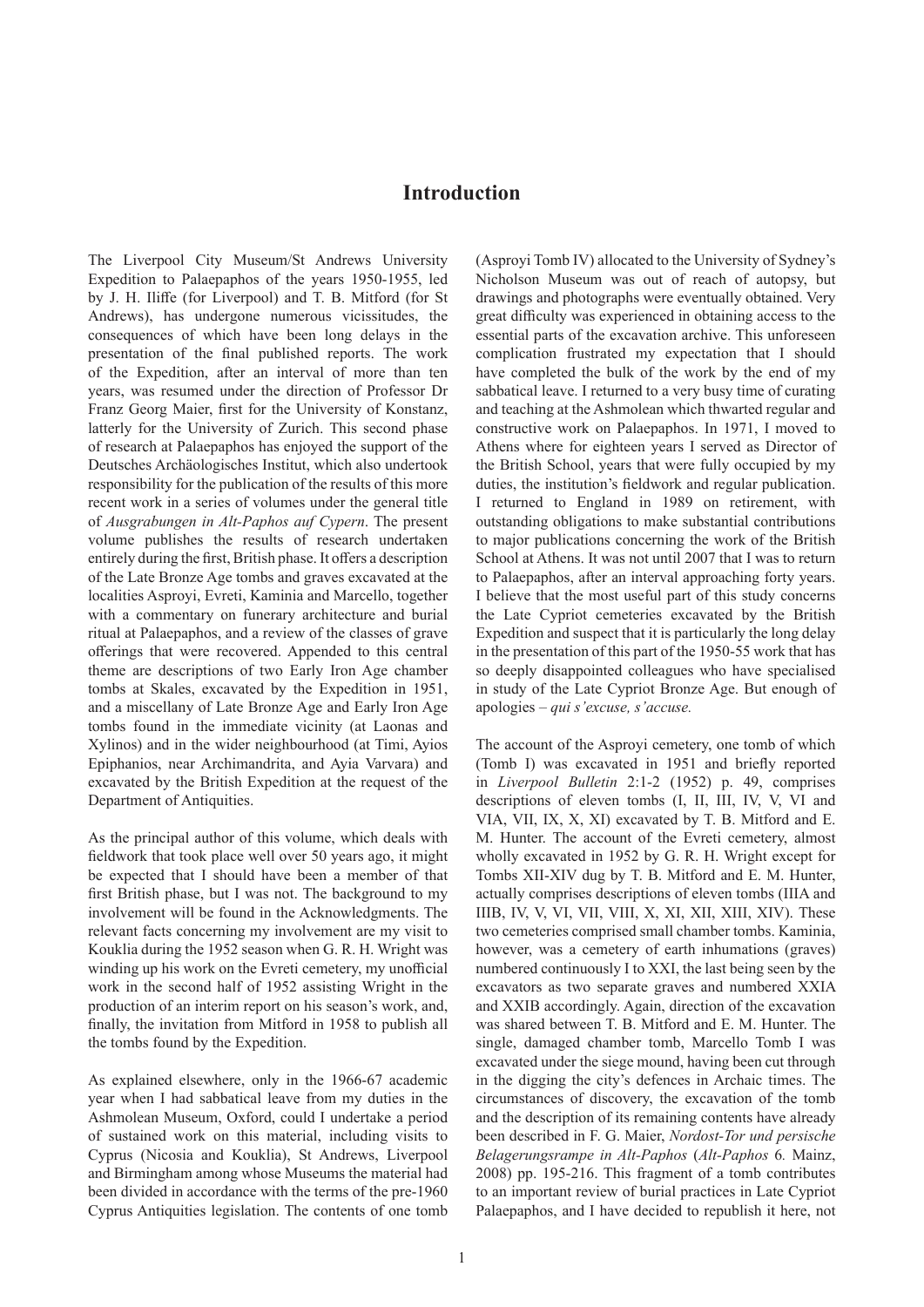least because it was included in the material Mitford asked me to publish in 1958.

There is good reason to believe that Palaepaphos was a settlement, a town perhaps, that grew to great importance during the Late Cypriot period, continuing through the Early Iron Age into the Archaic and Classical periods. It is less well known than other major Late Cypriot settlements, not least because its history of constant occupation has contributed to our very imperfect knowledge of it in the Late Cypriot period. Its importance as a centre for the cult of Aphrodite ensured that it survived the decision to transfer its civil administration of southwest Cyprus to Nea Paphos, which retains its administrative importance to the present. The only clue to its erstwhile grandeur in the Late Cypriot period is provided by the massively built but fragmentary ashlar shell thought to be all that remains of the sanctuary of this date, cheek by jowl with the equally fragmentary architectural remains of the Roman version of Aphrodite's shrine.

Some sense of the importance of Late Cypriot Palaepaphos comes from the very wide distribution of its burial sites. V. Karageorghis, in his *Tombs at Palaepaphos* (Nicosia, 1990), describes what he sees as the great arc of the Late Cypriot cemeteries starting in the north-east at Xerolimni, where an accidentally discovered LC IIIB tomb was cleared in 1966, moving south-east to Marcello and beyond it, Mantissa (Karageorghis, *Nouveaux Documents* pp. 157-84). Close to the south of Mantissa are Kaminia, Asproyi, and Evreti; due east, widening the arc is Lakkos tou Skarinou. Dropping further south are Teratsoudhia and Eliomylia, reported by Karageorghis and Michaelides in *Tombs at Palaepaphos.* Some distance south of Eliomylia is the large cemetery of Early Iron Age chamber tombs at Skales, whose origins must go as far back as LC IIIB. Here, in 1951, Basil Hennessy excavated two tombs for the British Expedition. In 1983, Karageorghis would, in a rescue excavation, dig another 57 tombs, showing the cemetery's use lasting into the full Iron Age.

It is perfectly possible that other groups of tombs await discovery within this "funerary arc". From what is known of the contents of these tombs, the majority should be attributed to the LC IIC-LC IIIA-LC IIIB periods. But there are well-furnished burials that are no later than LC IB, with residual material that probably illustrates still earlier use. There is evidence of activity in the Palaepaphos area in Middle Cypriot III (F. G. Maier, 'New evidence for the early history of Palaepaphos', *BSA* 78 (1983) 229-33), but it is not as solid as one would like.

It is particularly difficult to determine whether the image drawn from the cemeteries so far explored presents a more or less accurate picture of the fluctuating prosperity of Palaepaphos, which seems to have had a fairly good beginning, but to have tailed off during LC IIA and IIB, gathering strength rapidly in LC IIC, carried over very vigorously into LC IIIA, then weakened but survived through LC IIIB, lasting without interruption into and through the Iron Age. During this period of mixed fortune, Palaepaphos seems to have been well integrated into the culture and economy of regions to the east and north-east, but it has to be admitted that there is no positive evidence for any industrial involvement in the copper business.

From the outset, events have conspired to prevent study of the Asproyi, Evreti, Kaminia and Marcello tombs taking the right approach. I have to confess to the chief responsibility for this decades-long failure with respect to the Palaepaphos cemeteries. If there is a single, overreaching reason for this failure, it is probably to be found in the dazzling richness of some of the grave goods recovered by Wright's 1952 Evreti excavations. This experience ensured that the importance of the Asproyi, Kaminia and Marcello cemeteries was measured to a large degree by comparison of their funerary offerings with the Evreti Tomb VIII assemblage. By concentrating on this aspect of the results, questions failed to be asked about the tombs as tombs, the cemeteries as cemeteries, and their relationship(s) with the wider, contemporary funerary scene in Late Bronze Age Cyprus.

That this happened is made less surprising in the face of the sheer volume of funerary material, which has had to be processed and reduced to publishable form. The four sites between them produced nearly 1,150 inventoried items. These are chiefly, but by no means exclusively, ceramic; there are also gold, silver, bronze, and iron items as well as objects of stone, semi-precious stone, glass, paste, faience, ivory and bone. The majority of these offerings are fully at home in the taxonomy of the many categories of artefact in circulation in Late Bronze Age Cyprus. The list of *exotica* amid the Palaepaphos funerary offerings may, proportionately, be shorter than equivalent lists from contemporary major settlements, but the variety of such *exotica* does not seriously vary as between Palaepaphos and the rest of the island.

As we shall see in greater detail elsewhere in this volume, south-west Cyprus, with Palaepaphos at its centre, should have been much more conspicuous in the archaeological literature for a particular form of chamber tomb, use of which, with minor variations, extended as far east as Alassa. Typical features are a small chamber (sometimes more than one) approached by a very short *dromos*/pit giving access through a modest *stomion.* Each chamber is distinguished by a relatively deep and narrow pit or cist, usually immediately accessible from the *stomion*, often, but not always, extending to the back of the chamber; there is no chamber floor as such. The cist is surrounded by "benches", usually on three sides, which are used for the deposition of skeletal remains and funerary gifts. So, too, is the cist. It is very unusual for the skeletal remains to be recognizable as the macerated bones of primary burials. The cist is usually employed as the receptacle for burial remains apparently swept up from the benches when there is otherwise inadequate space for additions to the contents of the tomb chamber.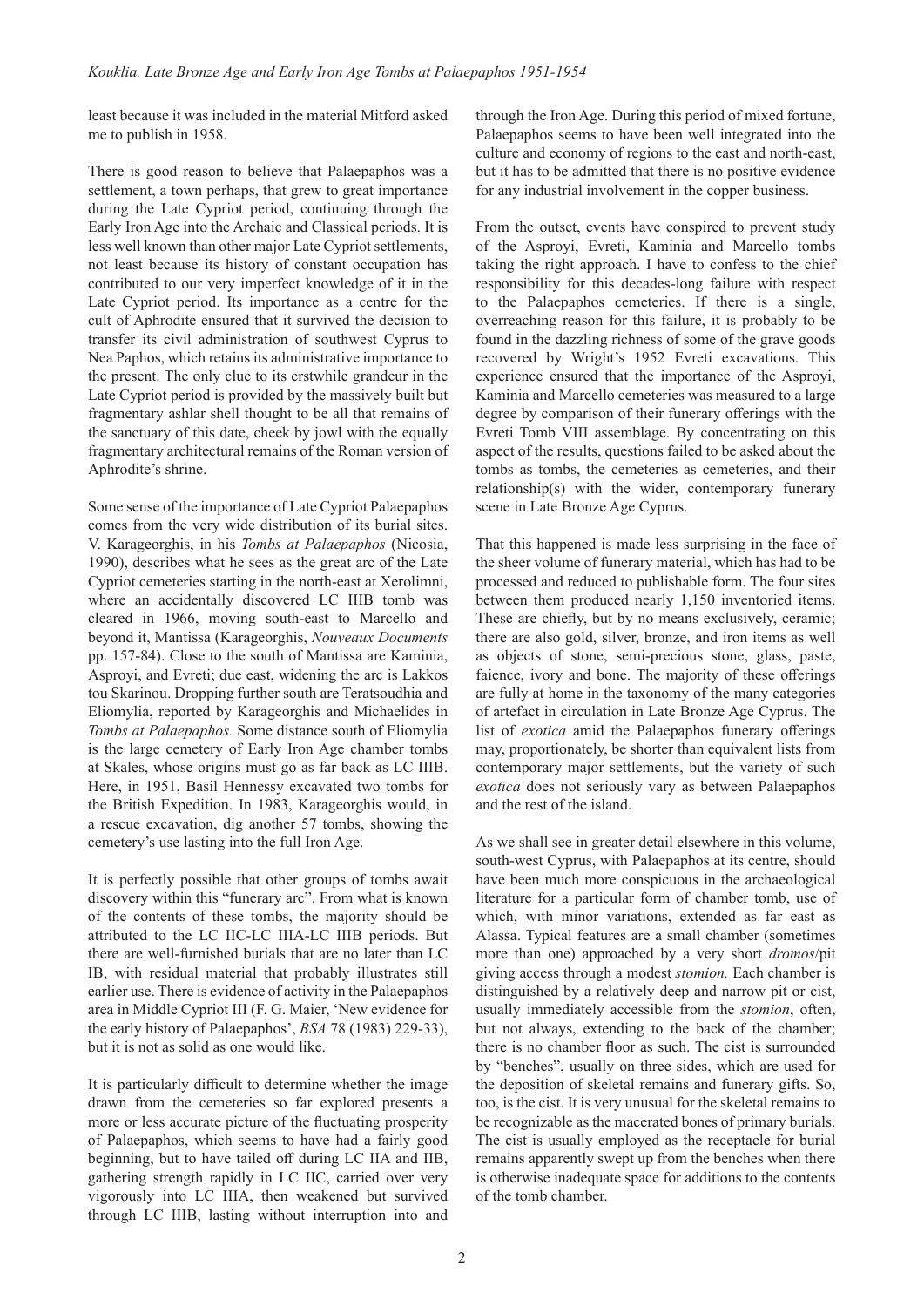The Kaminia cemetery marks a distinct contrast to this tomb type. Its 22 individual earth graves ("pits") can, with some imagination, be seen to be composed of four groups, in each of which the graves are dug close together. Superficially, each grave represents the undisturbed inhumation of an individual, accompanied by a varying, but limited, number of offerings. Some graves contain odd skeletal parts, which, self-evidently, do not belong to the obvious occupier. Originally, confronted by the very clear differences between the chamber tomb cemeteries, Asproyi and Evreti, on the one hand and the earth graves of Kaminia, on the other, I was satisfied with the simplistic explanation that two distinct cultural traditions must be represented by what apparently were quite different methods of disposing of the dead. This view was given a kind of respectability by the late date of the funeral gifts in the Kaminia graves, as though here was a burial ground of an intrusive community whose grave goods seemed to set them apart from the occupants of the chamber tombs. Such an interpretation was deceptive, as virtually everything in the Kaminia graves finds its close *comparandum* among the contents of the chamber tombs (although the reverse is not true)

So how were these graves used in the LC IIC-III period? The almost complete absence of articulated skeletal remains in the chamber tombs may well signify rather more than the harmful consequences of disturbance and/ or looting. There could be a systematic explanation at the heart of this phenomenon, in which the practice of secondary burial might potentially provide the key. The Kaminia complex was certainly designed for primary burials, though there were, here and there, unexplained cranial and other skeletal fragments, which might be all that remained of a primary burial after it had otherwise been removed for secondary burial elsewhere. This notion, in its turn, leads to the possibility, strengthened by the propinquity of Asproyi, Evreti and Kaminia, that Kaminia had been the site for the primary burials destined to end in one of the neighbouring chamber tombs as secondary burials.

The general lines of my new interpretation are that Late Cypriot burial at Palaepaphos was a two stage process, the stages taking place at different locations: Stage 1, when the newly dead were buried in individual earth dug pit graves; Stage 2, after an interval that experience showed was of sufficient duration, the bodies, by now reduced to skeletons, were exhumed, the bones gathered up and transferred to a chamber in one of the nearby cemeteries of small chamber tombs which typify Palaepaphos and the surrounding area throughout the Late Cypriot period. So I have come to believe that Kaminia is a burial ground used for primary burials. I further believe that there must have been some external reason which prevented the community from completing the burial process for the individuals whose remains were found in the graves of Kaminia. Asproyi and Evreti are no great distance from Kaminia; it could well be that, in normal circumstances, either or both were the ultimate recipients for the macerated

bones of erstwhile occupants of the Kaminia graves. This change of interpretation on my part means that the general observation of Mitford and Hunter that "several of the graves had been used more than once" was nearer the truth than the general thrust of my recensions which had been to argue that individual graves had, in some cases, been dug dangerously close to other graves.

I have only recently had access to Priscilla Keswani's *Mortuary Ritual in Bronze Age Cyprus* (London, 2007) despite being aware of it for a long time. It presents an invaluable combination of raw information and interpretive ideas. So far as the relevant published evidence available to her was concerned, she has made a very thorough account and analysis of it. She has reviewed the evidence in two main tranches – first her chapter 4 'The Early and Middle Bronze Age' (pp. 37-83), finally her chapter 5 'The Late Bronze Age' (pp. 84-144). These chapters, at the heart of her study, are essentially descriptive. In that sense they are valuable indications of the ways in which Late Cypriot Palaepaphos differs from the island's other regions, and the extent to which Palaepaphos shares in a common tradition for the treatment of its dead. Not least because of the long delay in the publication of the 1951-1954 excavations at Kouklia, Keswani's knowledge of the mortuary practices in the south-west are slight by comparison with her mastery of the evidence from east Cyprus (Enkomi, Ayios Iakovos, Melia, Korovia, for example), and her knowledge of south coast practices (Kition, Hala Sultan Tekke, Maroni, Kalavasos, Episkopi) is concerned. But her research has taken her to Alassa and to Yeroskipou, and she well understands, for instance, that distinctive features of tomb architecture that we report for some of the Palaepaphos cemeteries are to be found in the general region.

Keswani has seen and emphasized the fact that there is abundant evidence for the secondary treatment of the dead in Bronze Age Cyprus, and has made a great contribution to our understanding of this treatment. She points out, and indeed she might more strongly have emphasized, that some secondary treatment has tended over the years to be misunderstood by excavators who see it as evidence of "disturbance" in an otherwise untouched burial assemblage. It is possible that Keswani underestimates how difficult it can be for excavators in the field, when studying *in situ* skeletal remains, to distinguish between a poorly preserved, undisturbed primary burial, secondary remains arranged in some sort of order, and the state to which an individual skeleton can be reduced by robbing. But the point she has made about Bronze Age burial practice in Cyprus is a very important one. Secondary treatment of the remains of the dead are commonplace, though there was uncertainty in Keswani's mind about the location(s) at which the remains of the dead were treated in this particular fashion.

It is an article of faith with Keswani that, during the Bronze Age, death and burial were used by the survivors – those most closely related to the deceased by ties of blood